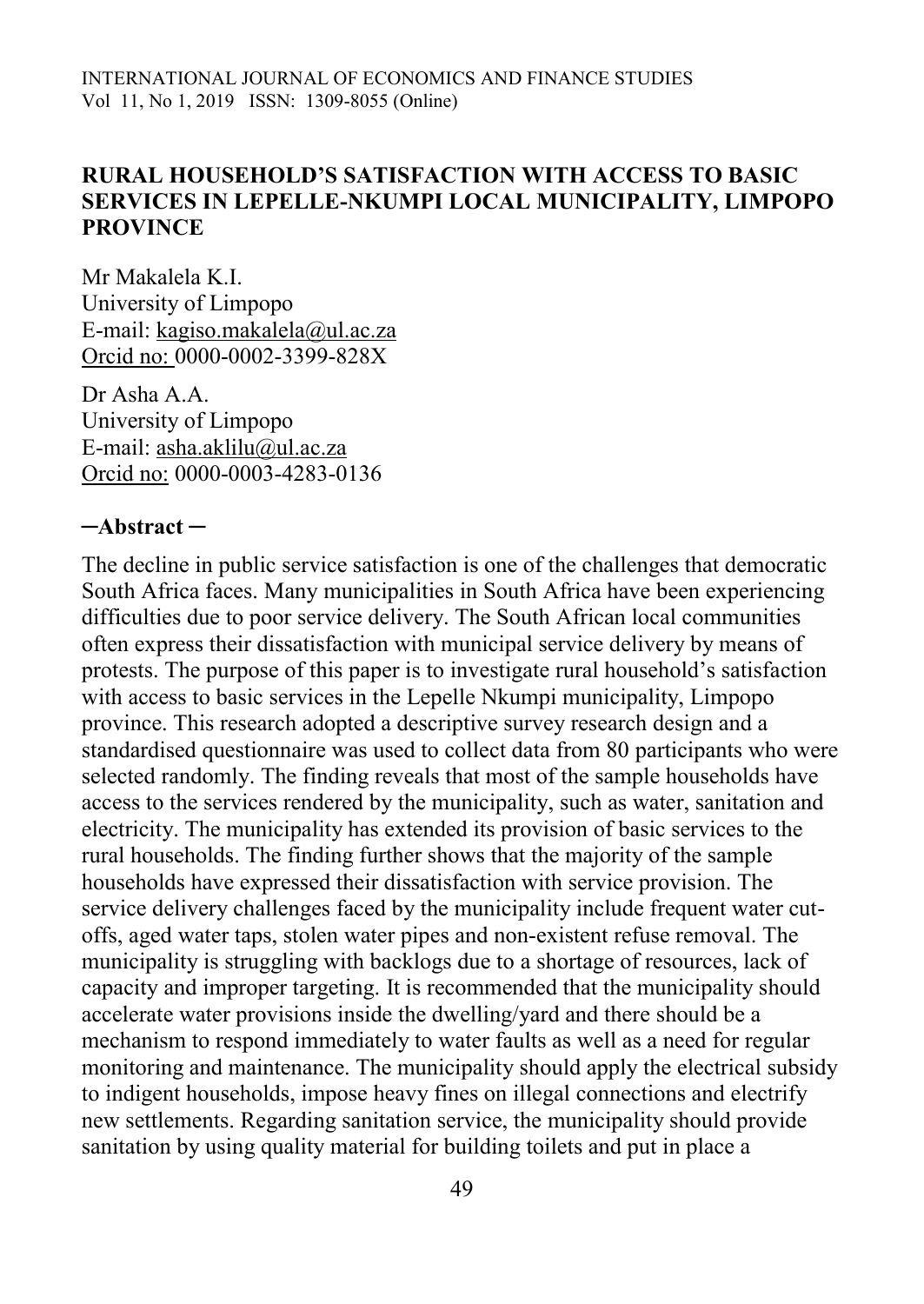mechanism for regular monitoring and upgrading of dilapidated toilets. It is also suggested that the municipality should enhance its institutional capacity to address the aforementioned challenges to accelerate the provision of basic services to the rural households.

**Key Words:** Service delivery, Access, household's satisfaction, Rural, Municipality

**JEL Classification:** H7

### **1. INTRODUCTION**

Access to basic service delivery denotes the provision of basic services, notably water, sanitation, electricity and refuse removal on which rural households are primarily dependent for their daily existence (Draai & Raga, 2011; Reddy, 2016). The South African government has instituted several policy and strategic interventions to accelerate the delivery of basic services to its citizens (Managa, 2012; Mathebula, 2014). The *Constitution of the Republic of South Africa (1996)* gives municipal councils the mandate to ensure that services are delivered to their communities in a sustainable way (Joseph, 2002; Mpofu & Hlatywayo, 2015). The *Local Government Municipal Systems Act No.32 of 2000* requires a municipality to give priority to the basic needs of the local community, promote the development of the local community, and ensure that all members of the local community have access to at least the minimum level of basic municipal services. The *White Paper on Transforming Public Service Delivery (1997*), inculcates the Batho Pele initiative, as Pretorius and Schurink (2007) show, which strives towards moving public servants to become service orientated, to pursue excellence in service delivery, and to commit themselves to continuously improve service delivery.

The post-apartheid government has taken steps to ensure that access to effective public service is no longer seen as an advantage enjoyed by only a privileged few in the community, but as a legitimate right for all residents, particularly those who were previously disadvantaged (Pretorius & Schurink, 2007). The legislations are built on the premise of enhancing access to basic service delivery to beneficiaries' households (Plaatjies, 2011). Despite the institution of these policies, the decline in public service satisfaction is one of the challenges that democratic South Africa faces. Many municipalities in South Africa have been experiencing difficulties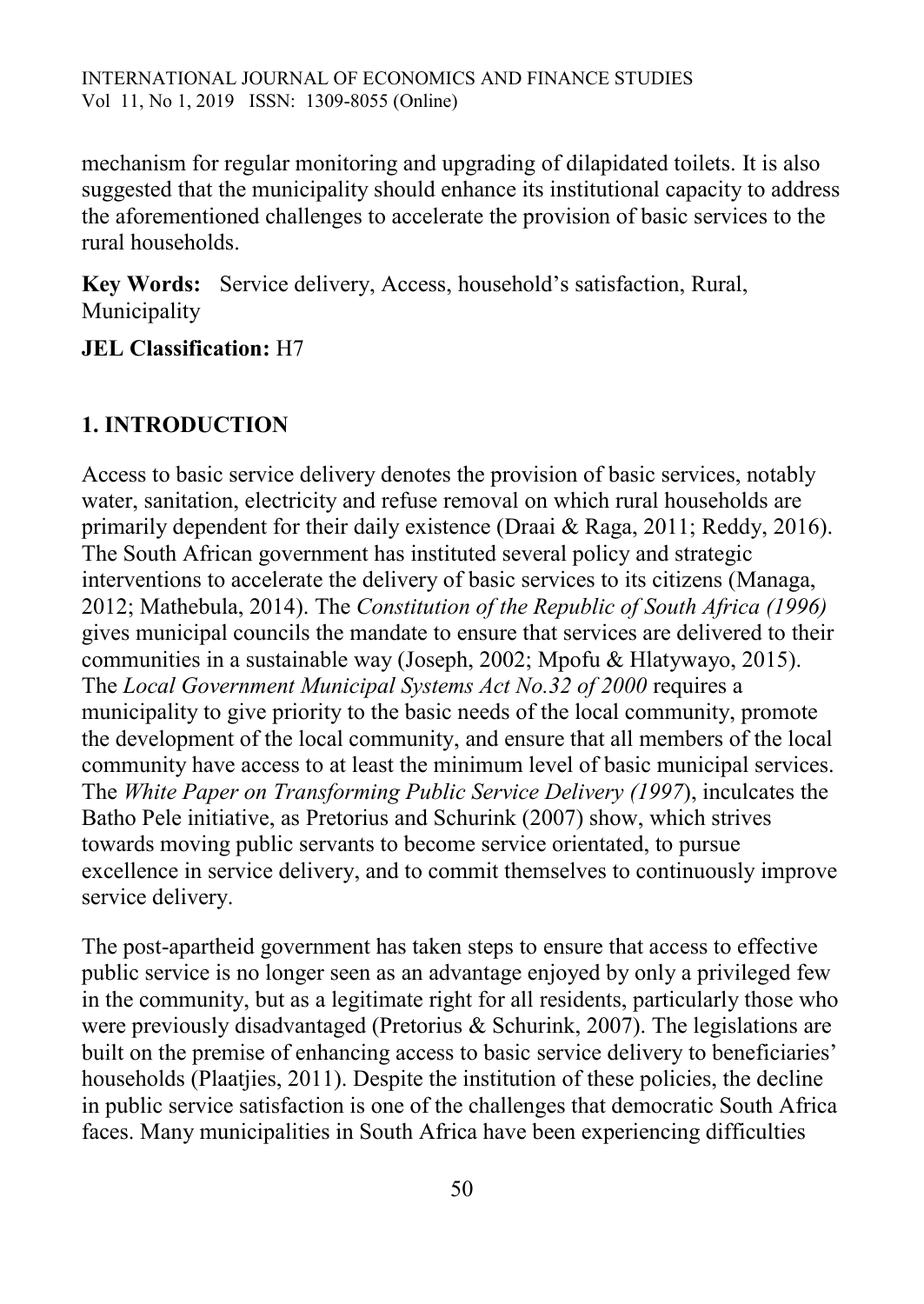due to poor service delivery, and that is mostly attributed to lack of financial capacity and inadequate skills for planning and budgeting (Madzhivandila & Asha, 2012; Mathebula, 2014; Beyers, 2015). It is also evident that the local governance system has not been effective enough to ensure accelerated service delivery to meet the aspirations of people (Nnadozie, 2011). According to Wild, Chambers, King and Harris (2012), there is growing recognition that, despite significant increase in resourcing, public service delivery is still failing precipitously in many developing countries. In the same vein, Kimenyi (2013) argues that making quality services such as water, sanitation, electricity and refuse removal available to the people remains one of the most daunting challenges facing many municipalities. The decline in public service satisfaction is a ubiquitous problem in almost all South African municipalities (Dikotla, Mahlatji & Makgahlela, 2014; Van Rooyen & Pooe, 2016). The local communities often express their dissatisfaction with municipal service delivery by means of protests (Managa, 2012; Van Rooyen & Pooe, 2016; Ndebele & Lavhelani, 2017). The high prevalence of service delivery protests could be linked with public service dissatisfaction (Gordhan, 2012; Reddy, 2016; Ndebele & Lavhelani, 2017). This resulted in an unprecedented wave of popular service delivery protest marred by violence, and civil unrest which has been demonstrated in the form of property destruction (Alexander, 2010; Managa, 2012; Ndebele & Lavhelani, 2017).

Managa (2012) argued that local government is the least trusted of all public institutions in the country, and that has been the case since the first elections in 1994. This shows that, while the new system of local government has been established with genuine intentions to promote democracy and transform the social and economic situation, the system has not lived up to expectations. Continually, this has left ordinary people to assume that the current local government is failing to provide services to communities and as such communities continue to be frustrated and dissatisfied (Van Rooyen & Pooe, 2016).

Studies show that citizen satisfaction with the quality of public services is positively associated with citizen trust in government (Draai & Raga, 2011; Van Rooyen & Pooe, 2016). Others maintain that the causal relationship between satisfaction with the quality of public services and trust in government is often contested (Ndebele & Lavhelani, 2017). In view of this, the purpose of this paper is to investigate rural household's satisfaction with access to basic services. More specifically the paper deals with the level of services, quality of services and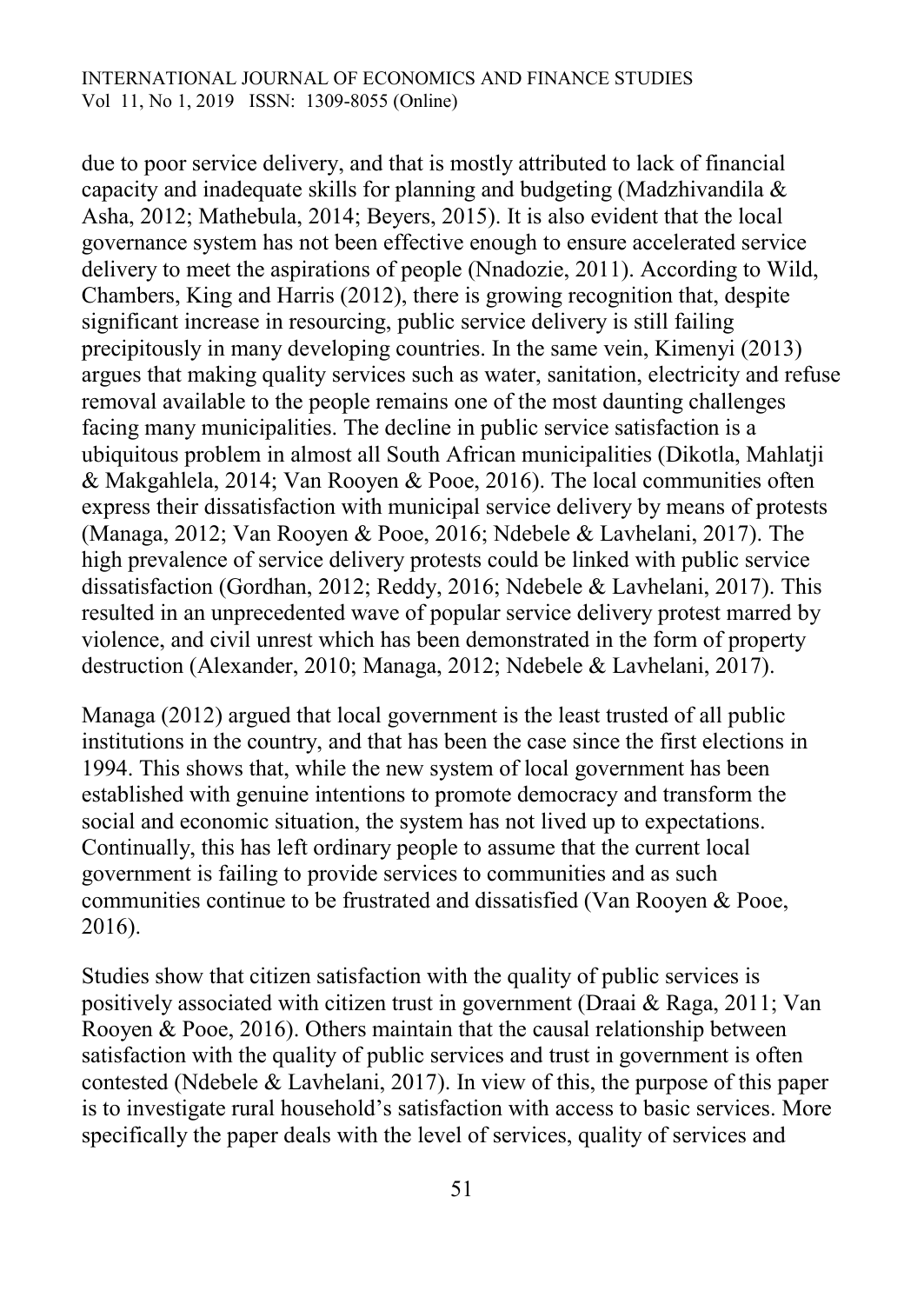satisfaction of the rural households in the Lepelle Nkumpi municipality, Limpopo province.

# **2. METHODOLOGY**

The target population included 2300 rural households who reside in Ward 11 in Lepelle-Nkumpi Local Municipality, Limpopo province. The municipality falls within the Capricorn District Municipality (CDM) in Limpopo Province and it is located 55km south of the district municipality office in Polokwane city. A convenience sampling technique was used to select 80 households who were available and volunteer to participate in the survey. A descriptive survey research design was adopted to examine rural households' satisfaction with access to basic services in Lepelle-Nkumpi municipality. Aggarwal (2008) explains descriptive research as an approach that is devoted to the gathering of information about prevailing conditions or situations for the purpose of description and interpretation.

The survey used a semi-structured questionnaire to collect data from the participants. A combination of closed and open questions provides the survey write-up with quantifiable and in-depth results. Closed questions produce results that are easily summarised and clearly presented in quick-look summaries while open questions produce verbatim comments adding depth and meaning (Bird, 2009). The questionnaire was pre-tested to ensure that it is precise and unambiguous. The questionnaire was administered through a face-to-face delivery and those participants who had difficulty of understanding were assisted in filling the questionnaire.

# **3. RESULTS**

# **3.1. Demographics**

Demographic profiles of the participants was gathered and analysed to determine the gender, age, level of education and employment status. Table 1 provides a summary of demographic profiles.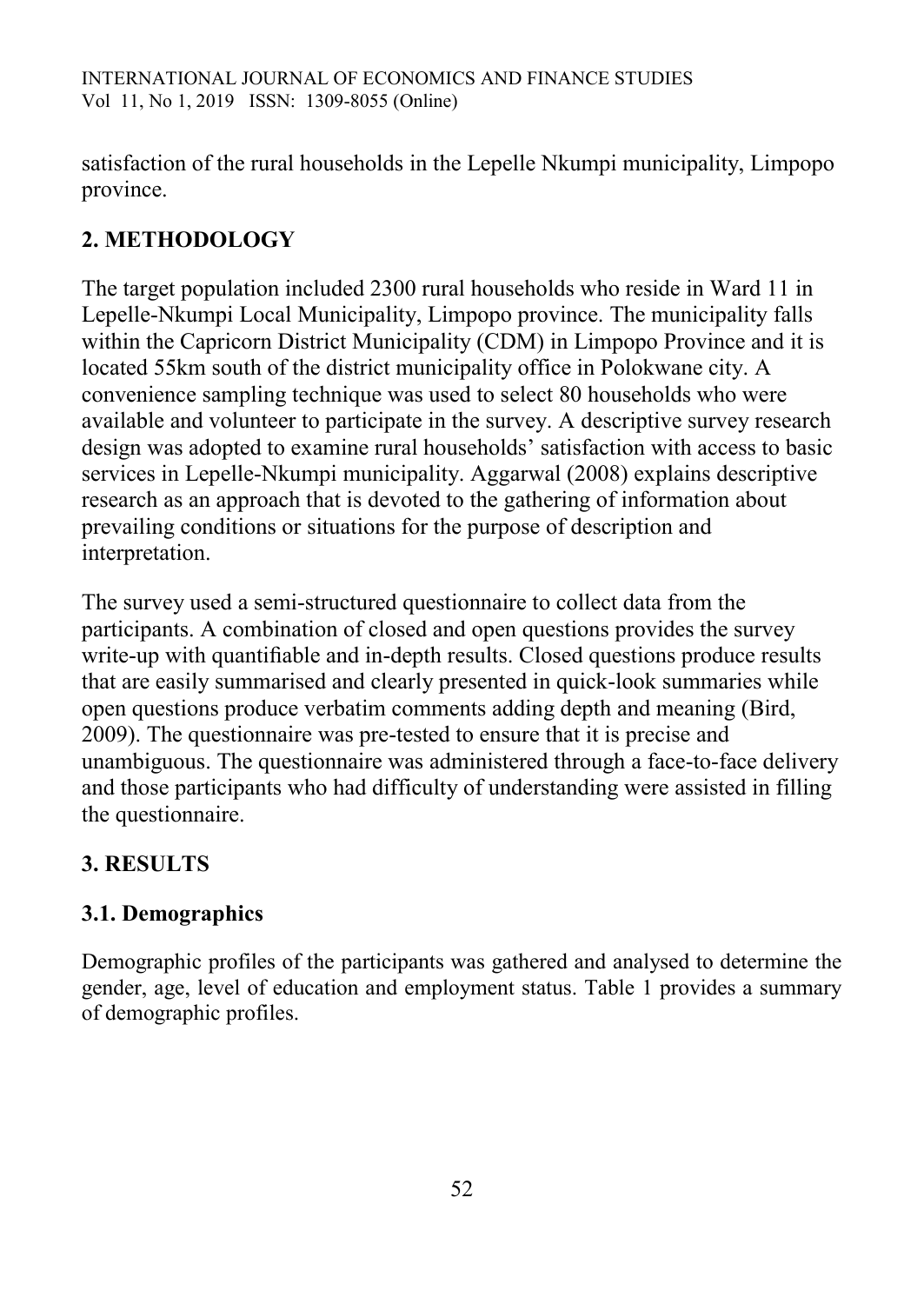| <b>Profiles</b>         | Frequency | Percentage (%) |
|-------------------------|-----------|----------------|
| Gender<br>1.            |           |                |
| Male                    | 25        | 31             |
| Female                  | 55        | 69             |
| 2. Age in years         |           |                |
| 19 or less              | 2         | 2.5            |
| 20-29                   | 36        | 45             |
| 30-39                   | 18        | 22.5           |
| 40-49                   | 12        | 15             |
| 50 and above            | 12        | 15             |
| 3. Level of education   |           |                |
| No formal education     | 8         | 10             |
| Primary                 | 4         | 5              |
| Secondary               | 56        | 70             |
| Tertiary                | 12        | 15             |
| 4.<br>Employment status |           |                |
| Formally employed       | 12        | 15             |
| Unemployed              | 47        | 58.8           |
| Self-employed           | 21        | 26.2           |

#### **Table 1. Summary of demographic profiles of respondents**

The above table indicates that more than half of the respondents were females and the rest were their male counterparts. This is attributed to the fact that most rural women in the area are still compelled to fulfil their roles as housewives performing domestic work and child rearing at home, while the male counterparts are away either in search of opportunities or for other reasons.

It was found that almost half of the respondents, were between the age group of 20-29, followed by the respondents who were between 30-39 age groups. Only a few proportions of the respondents were between 40-49 age group and 50 years above. This shows that most of the participants are still young.

The finding also indicated that more than half of the respondents were in possession of secondary education, followed by the respondents who had tertiary education. Only a few of the respondents had primary education. This shows that most of the participants have secondary education.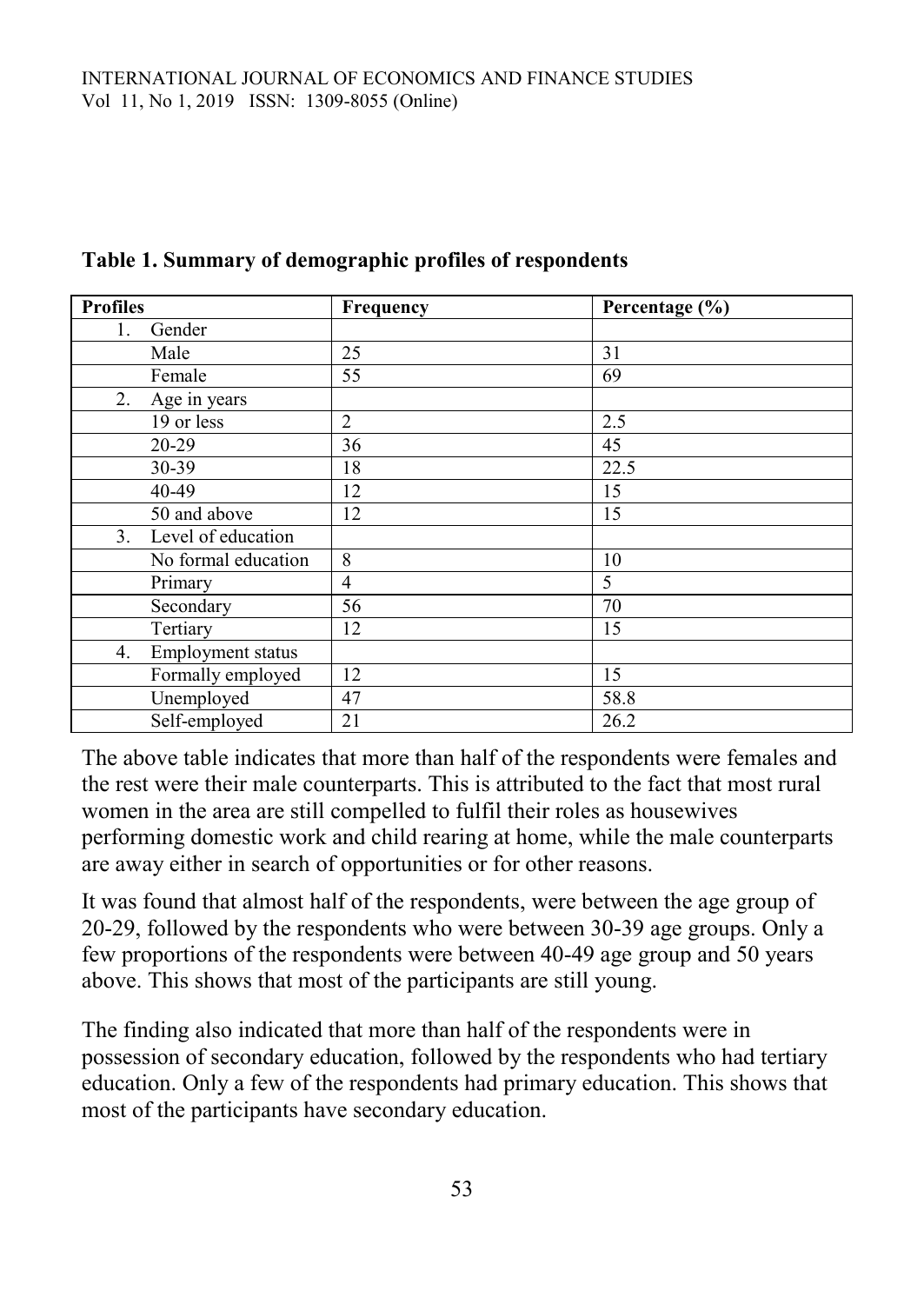Concerning employment status, the finding revealed that more than half of the respondents were unemployed, followed by the respondents who were selfemployed. Only a few of the respondents were formally employed. This shows that unemployment is the major problem among rural households.

## **3.2. Water**

This section provides findings on alternative sources of water, household experiences of water cut-offs, perception on the causes of water cut-off, coping strategies and satisfaction rate on water provision.

#### **3.2.1 Alternative sources of water**

| Source of water        | Frequency | Percentage |
|------------------------|-----------|------------|
| Standpipes in yard     |           | 50%        |
| Piped water inside the | ┑         | 8.7%       |
| house                  |           |            |
| Communal taps          | 31        | 38.8%      |
| Other                  |           | 2.5%       |
| Total                  |           | 100%       |

**Table 2: Households' alternative sources of water**

The above table shows that half of the respondents reported that they have access to standpipes in the yard, followed by the respondents who have access to the communal taps. The remaining a few number of the respondents have piped water inside the house, and a relatively small number of the respondents depend on other sources of water which includes either water tanks or boreholes inside the yard. This shows that most rural households have access to standpipes in yards and communal taps. However, the development literature has shown to provide mixed results as indicated by the General Household Survey conducted by Statistics South Africa (2014) which indicated a substantial improvement in the water provision service since 2002 until to date.

# **3.2.2 Household experiences of water cut-offs**

It was found that the majority of 47 (59%) of the respondents have experienced water cut-offs, while 33 (41%) of the respondents did not experience water cutoffs. This implies that, even though the municipality is continuously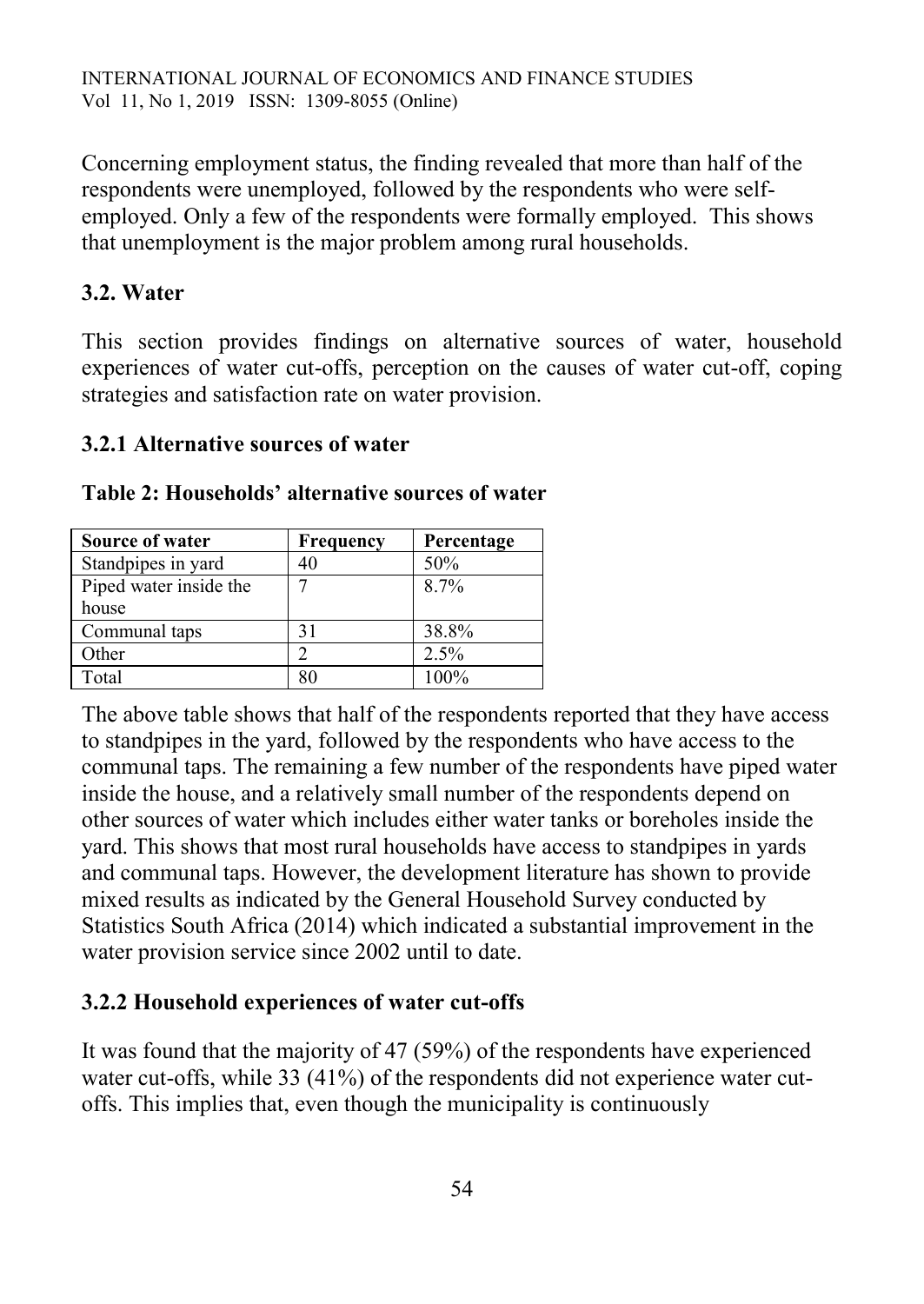implementing water projects in the village (water reticulation), there is still a huge problem of water cut-offs.

## **3.2.3 Perception on the causes of water cut-offs**

| <b>Reasons for water cut-offs</b>      | <b>Frequency</b> | Percentage |            |
|----------------------------------------|------------------|------------|------------|
| Broken water pipes                     | 17               | 21.25%     |            |
| Inadequate water from the main water   | 10               | 12.5%      |            |
| sources                                |                  |            |            |
| Old water taps/Rust                    |                  | 8.75%      |            |
| Deliberate water cut-offs              | 6                | $7.5\%$    |            |
| Do not know the reason                 | 6                | $7.5\%$    |            |
| Stolen water pipes                     | 6                | 7.5%       |            |
| Mountainous areas                      | 5                | 6.25%      |            |
| Own water sources in the yard          | 5                | 6.25%      | Tł         |
| Broken pipes that supply water to main | 5                | 6.25%      | ab         |
| dams                                   |                  |            | 111        |
| No response                            | 5                | 6.25%      | th:        |
| Water shedding                         | 4                | 5%         | m          |
| National water scarcity                | 4                | $5\%$      |            |
| Total                                  | 80               | 100        | rea<br>th، |

#### **Table 3. The reasons for water cut-offs**

he table ove dicates at the aior asons for the water

cut-offs include: broken water pipes; inadequate water from the main water sources; and old water taps as reported by the respondents respectively. This shows that the water supply is not reliable because of a lack of frequent maintenance.

# **3.2.4 Coping strategies**

#### **Table 4. Households' coping strategies for water cut-offs**

| Coping strategies for water cut-offs          | <b>Frequency</b> | Percentage |
|-----------------------------------------------|------------------|------------|
| Ask for water from neighbours                 | 30               | 37.5%      |
| Buy water from neighbours                     | 25               | 31.25%     |
| Use own borehole in the yard                  | 10               | 12.5%      |
| Ask for water from neighbours and pay monthly |                  | 11.25%     |
| No water cut-offs                             | n                | 7.5%       |
| Total                                         | 80               | 100        |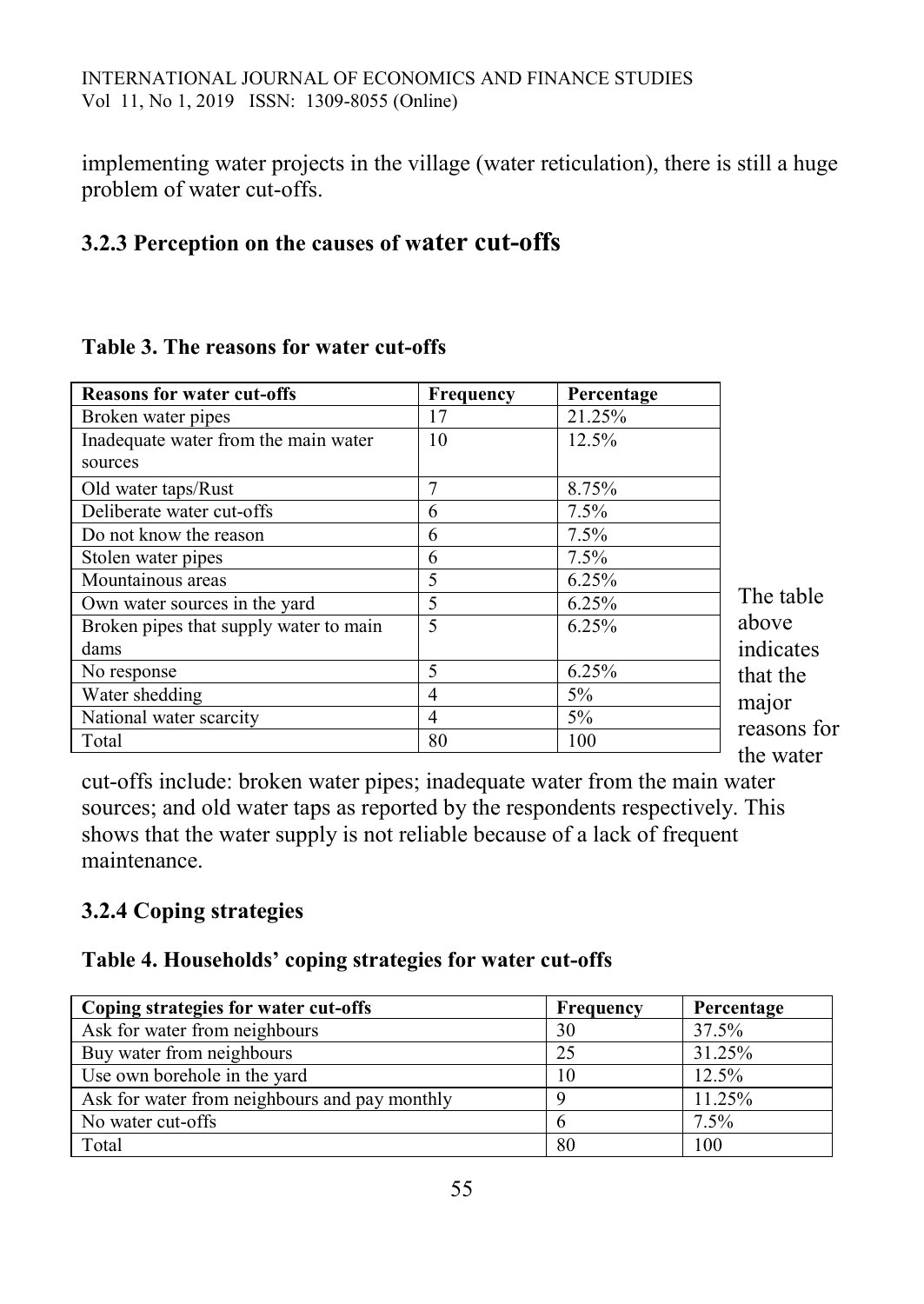INTERNATIONAL JOURNAL OF ECONOMICS AND FINANCE STUDIES Vol 11, No 1, 2019 ISSN: 1309-8055 (Online)

The respondents reported that during water cut-offs they were using the following coping strategies (most important to the least): resort to asking for water from those who have water in the village; buy water from their neighbours; use their own boreholes during water cut-offs; and ask for water from those that have water in their yard and that goes with a monthly payment. Only a few of the respondents indicated that they did not experience water cut-offs and that includes those who use electric water pumps inside their houses and own boreholes. This shows that most of the respondents either borrow or buy water as a coping mechanism during water cut-offs.

#### **3.2.5 Rate of water provision**

| Rate of response | Frequency | Percentage |
|------------------|-----------|------------|
| Excellent        | 19        | 23.8%      |
| Good             |           | 8.8%       |
| Fair             |           | $6.2\%$    |
| Poor             | 49        | 61.2%      |
| Total            |           | $100\%$    |

**Table 5. Perceptions on the rate of water provision by the municipality**

The table above indicates that the majority of the surveyed population in the village rated the provision of water by the municipality as poor. Only a few of the respondents rated it as good. This shows that the majority of rural households are dissatisfied by municipal water service because the municipality has failed to consistently provide reliable water in the village.

#### **3.3 Electricity**

This section presents findings on access to electricity, electric cut-off, coping strategies and the rate of electricity provision by the municipality.

#### **3.3.1 Access to electricity**

The finding indicated that the majority of 78 (97%) of the respondents have access to electricity in their households, while 2 (3%) of the respondents indicated that they do not have access to electricity in their households. This shows that most of the rural households have access to electricity. The finding is complemented by the Lepelle-Nkumpi IDP (2017/18) which indicated a mere 8% for the municipality in terms of electricity backlog. It was also found that the majority 51 (64%) of the respondents indicated that they have experienced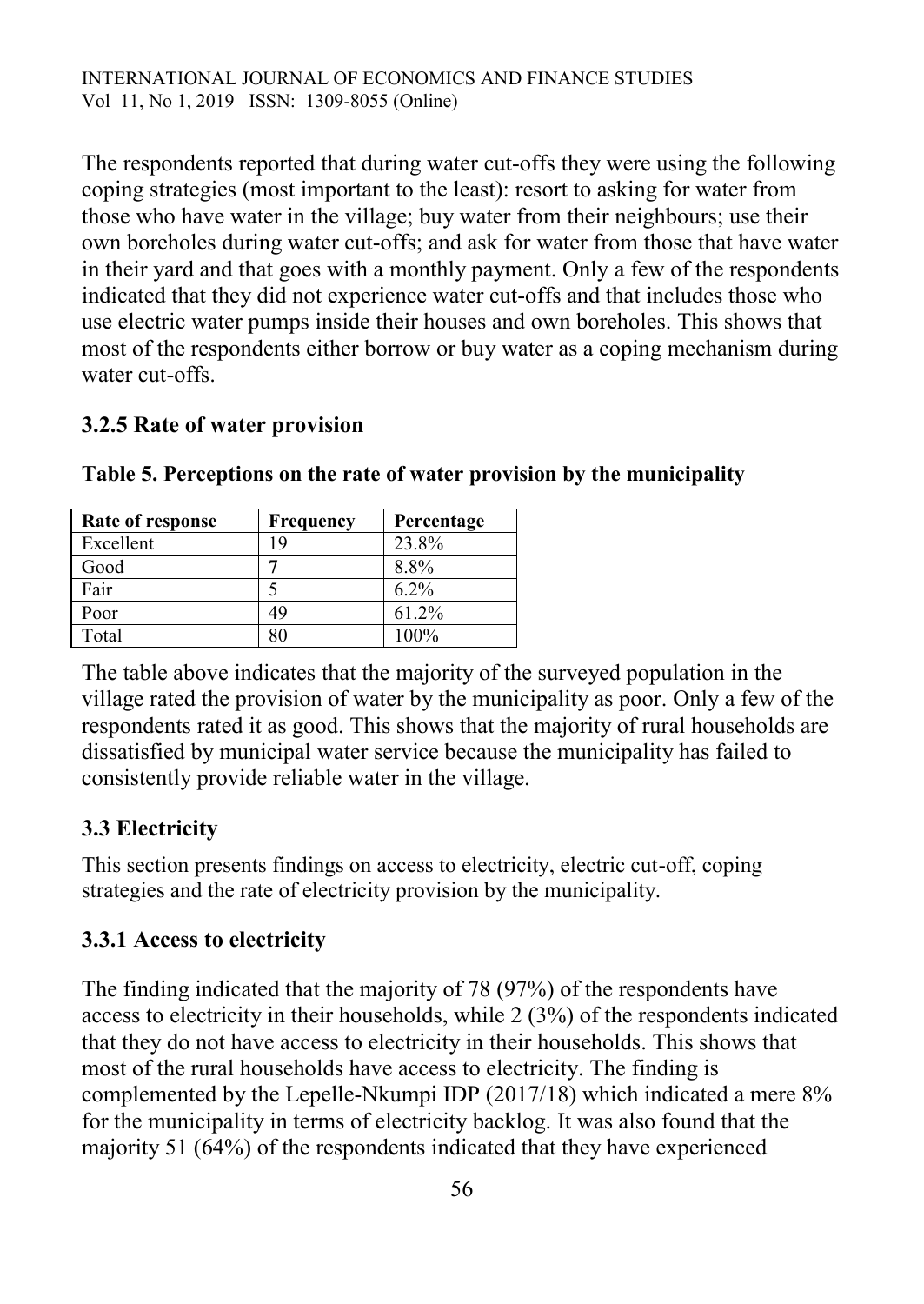electricity cut-offs, while 29 (36%) of the respondents indicated that they did not experience electricity cut-offs.

### **3.3.2 Electricity cut-offs**

#### **Table 6. The reasons for electric cut-offs**

| <b>Reasons for electricity cut-offs</b>     | Frequency | Percentage |
|---------------------------------------------|-----------|------------|
| Electrical faults from the transformer      | 16        | 20%        |
| Overload and broken transformer             | 15        | 18.75%     |
| Heavy wind and rainfall                     | 14        | 17.5%      |
| Load shedding                               | 10        | 12.5%      |
| Stolen electrical cables                    | 10        | 12.5%      |
| Electrical bridging/illegal connection      | q         | 11.25%     |
| Maintenance and installation of transformer | 6         | $7.5\%$    |
| Total                                       | 80        | 100        |

The table above shows the variety of reasons pertaining to the electrical cut-offs. These major reasons include electrical faults emanating from the transformer and overload and broken transformers (which includes either leaking or burning), cut offs due to natural caused including heavy wind and rainfall.

# **3.3.3 Coping strategies**

#### **Table 7. Households' coping strategies for electricity cut-offs**

| Coping strategies for electricity cut-offs        | frequency | percentage |
|---------------------------------------------------|-----------|------------|
| Candles for lights and firewood for cooking       | 28        | 35%        |
| Candles for lights and gas stove for cooking      | 16        | 20%        |
| Candles for lights and paraffin stove for cooking | 15        | 18.75%     |
| Solar system                                      | Q         | 11.25%     |
| Battery lights and gas stove for cooking          |           | 8.75%      |
| Battery lights and paraffin stove for cooking     |           | 6.25%      |
| Total                                             | 80        | 100        |

The table above shows that the main coping strategies for electricity cut-offs adopted by households include the following: buying candles for light and firewood for cooking during electricity cut-offs; using candles for lights and gas stoves for cooking; and using candles for light and paraffin stoves for cooking.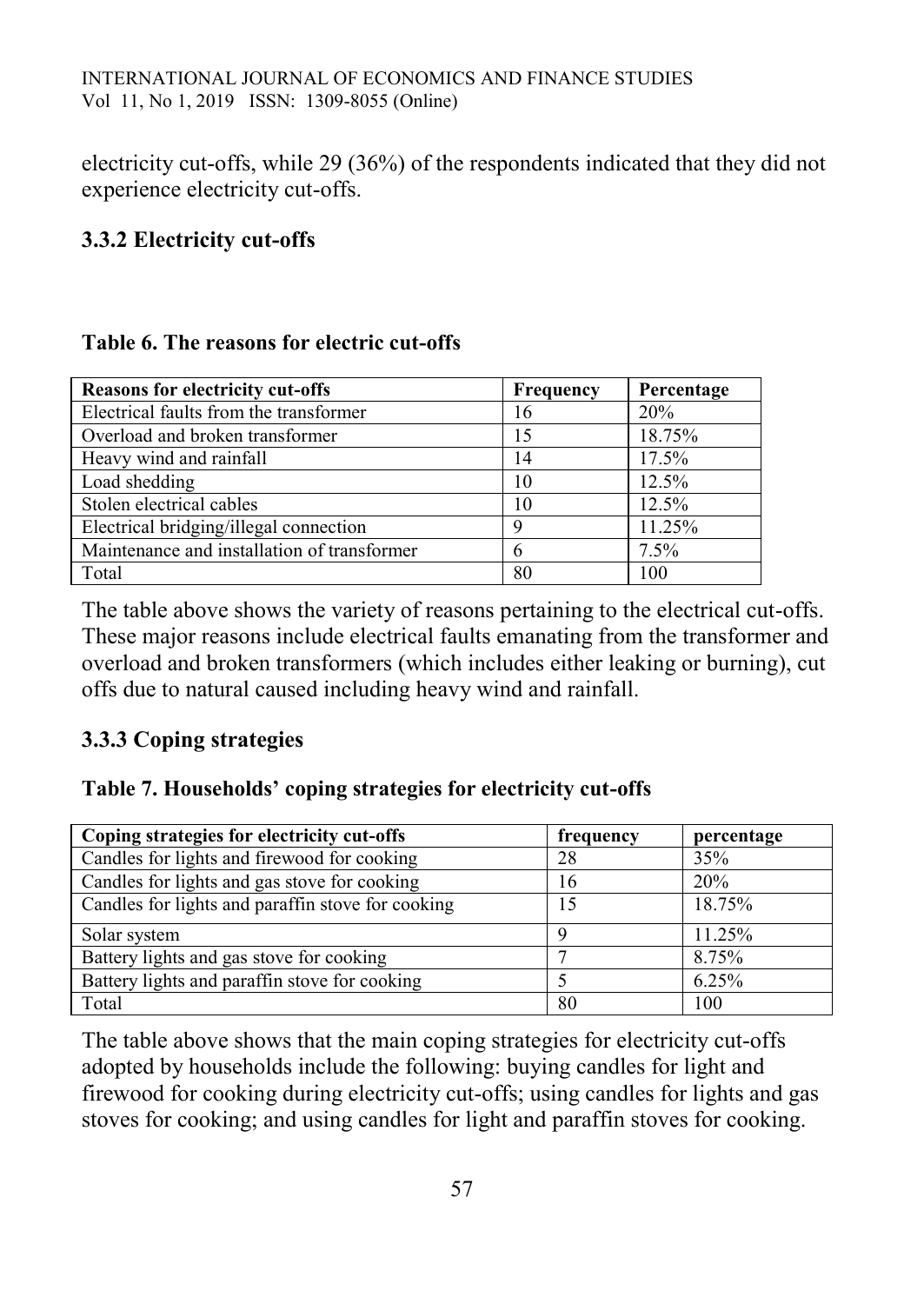This shows that the majority of respondents use firewood, paraffin and gas stoves as alternative source of energy for lights and cooking during electric cut-offs.

# **3.3.4 Rate of electricity provision**

| Rate of response | <b>Frequency</b> | Percentage $(\% )$ |
|------------------|------------------|--------------------|
| Excellent        | 44               | 55.0%              |
| Good             | 26               | 32.5%              |
| Fair             |                  | 8.8%               |
| Poor             |                  | $3.7\%$            |
| Total            |                  | $100\%$            |

#### **Table 8: Perceptions on the rate of electricity provision by the municipality**

The table above indicates that more than half of the respondents reported that the provision of electricity was excellent, while a few of the respondents rated it as poor. This shows that just over half of the rural households have expressed their satisfaction with electric service.

#### **3.4 Sanitation**

This section provides finding on access to sanitation, types of sanitation and the rate of sanitation services by the municipality.

### **3.4.1 Access to sanitation**

The finding indicated that the majority of 74 (92%) of the respondents surveyed indicated that they have access to sanitation services from the municipality, while 6 (8%) of the respondents indicated that they do not have access to sanitation services. This shows that most of the rural households have access to sanitation service. However, despite the improved access to sanitation facilities, many households still continued to be without any proper sanitation facilities (Statistics South Africa, 2014).

### **3.4.2 Sanitation typologies**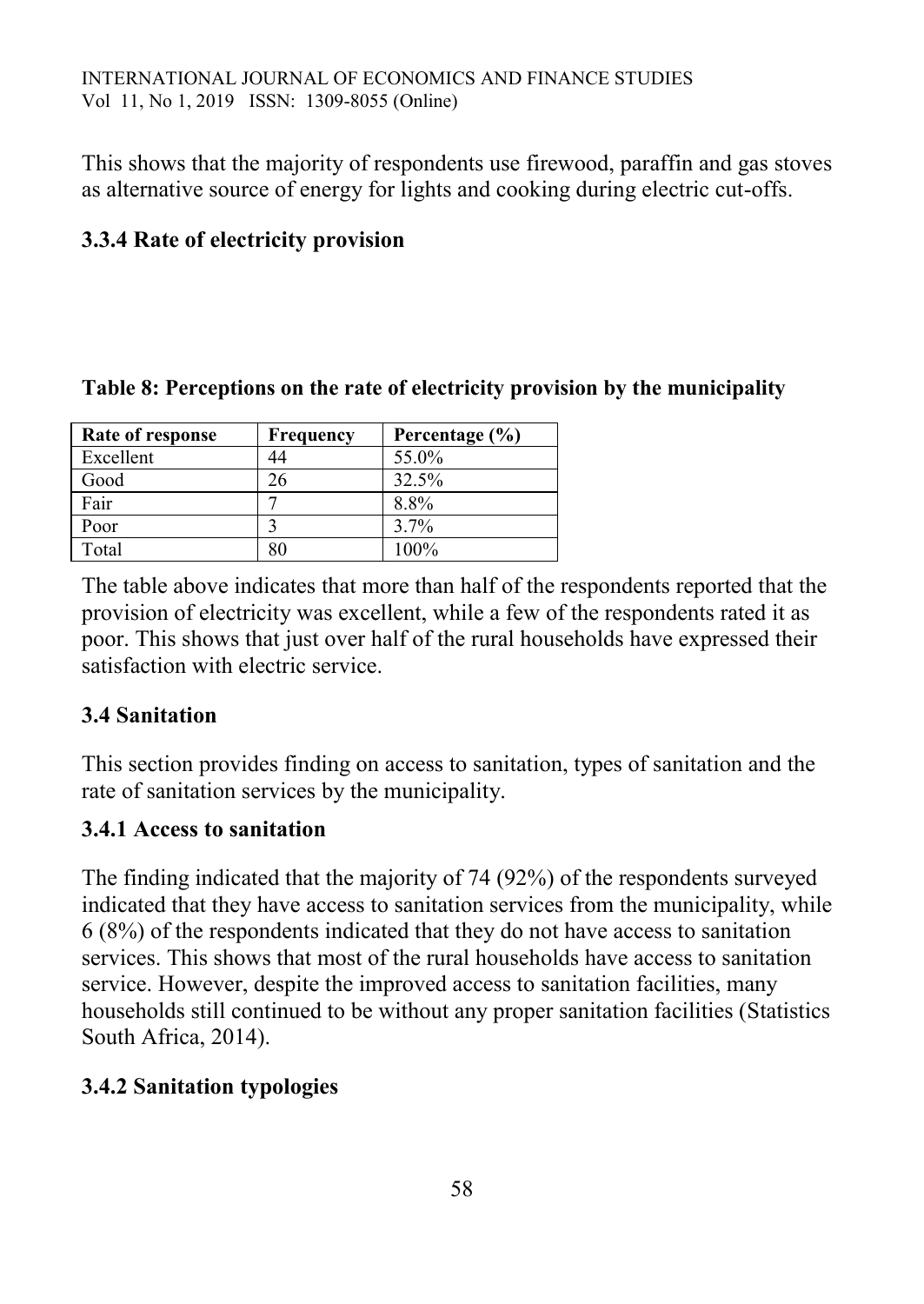## **Figure 1. Types of sanitation**



The figure above indicates that almost half of the respondents were using a pit latrine without ventilation, followed by others who were using self-made toilets build with either bricks and/ or corrugated iron in their households. A few number of the respondents were using flush toilets, predominantly those who have piped water inside their houses. This shows that majority of respondents have access to pit latrine without ventilation.

### **3.4.3 Rate of sanitation provision**

**Table 9. Perceptions on the rate of sanitation provision by the municipality**

| Rate of response | <b>Frequency</b> | Percentage (%) |
|------------------|------------------|----------------|
| Excellent        | 12               | 15.0%          |
| Good             | 21               | 26.3%          |
| Fair             | 15               | 18.7%          |
| Poor             | 32               | 40.0%          |
| Total            | 80               | 100%           |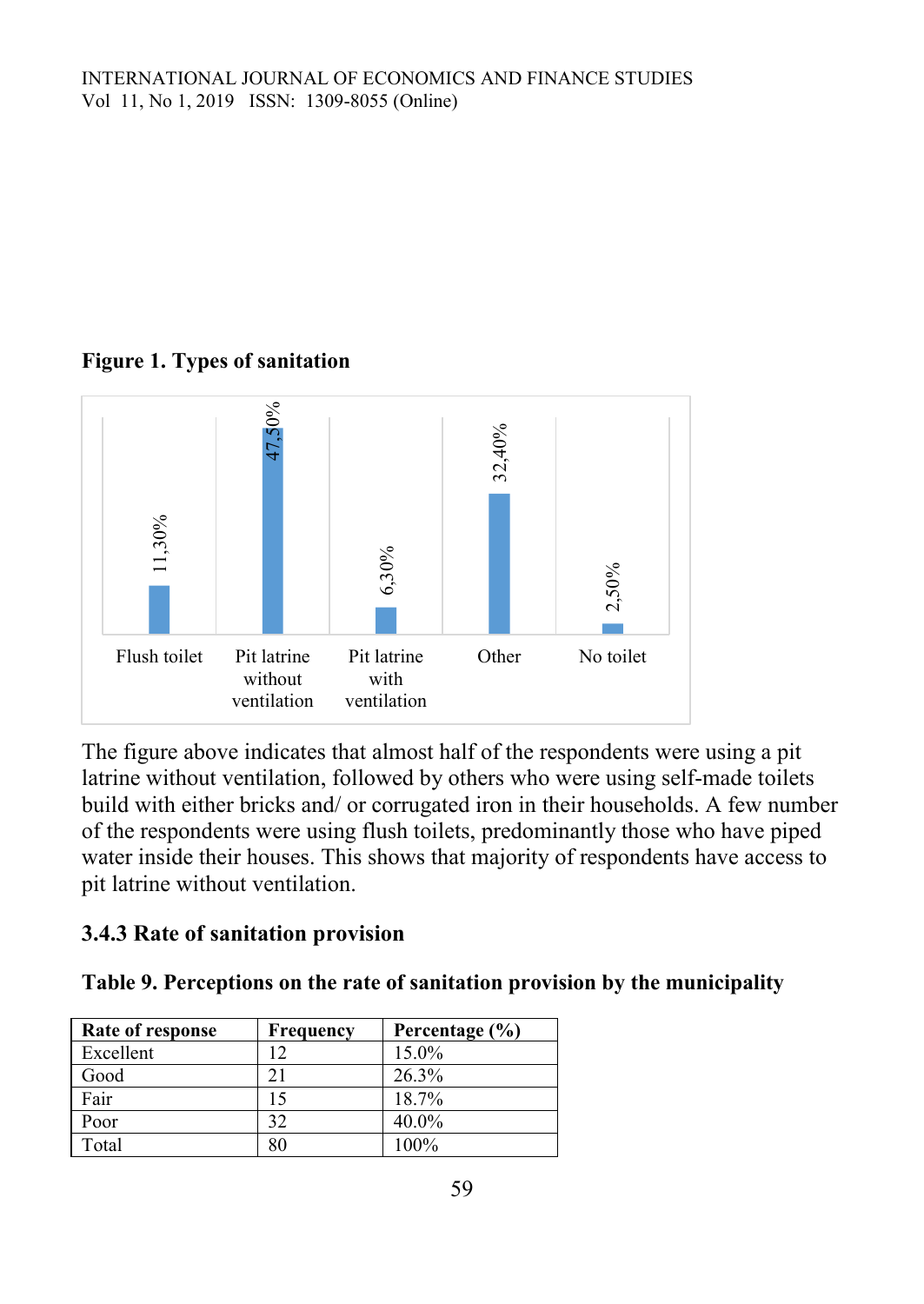The table above shows that the majority of the respondents rated the provision of sanitation service provided by the municipality as poor, while only a few rated it as excellent. This shows that most of the rural households have expressed their dissatisfaction with municipal sanitation service.

### **3.5 Refuse removal**

It was found that all the respondents who were participated in the survey indicated that their municipality did not provide refuse removal services in the rural villages. This implies that the municipality does not provide a refuse removal service for rural households.

### **4. CONCLUSION**

The purpose of this paper is to investigate rural households' satisfaction with access to basic services in the Lepelle- Nkumpi municipality, Limpopo province. It was assumed that access to basic services does not entirely guarantee satisfaction by the beneficiary households. Hence, this paper focuses on the level of services, quality of services and satisfaction of the rural households.

It was found that 58.7% of the sample households had access to water inside the dwelling/yard. The Census 2011 data indicated that 51% of households had access to water inside the dwelling/yard in the municipality. It can be concluded that the municipal water provision has improved since 2011. Despite the improvement in water provision, more than half (59%) of the sample households have reported their dissatisfaction with municipal water provision due to frequent water cut-offs.

The finding further showed that 97% of the sample households had access to electricity. The Census 2011 data indicated that 92% of households had access to electricity in the municipality. This suggests that the municipality has improved access to electricity since 2011. Overall, the sample households have reported their satisfaction with electric supply despite the prevalence of electric cut-offs.

The finding highlights that 53.8% of the sample households had access to the pit latrine. The Census 2011 data showed that 76% of households had access to pit latrine in the municipality. Therefore, there could be insignificant progress in terms of sanitation services in rural context. Almost half (40%) of the sample households have expressed their dissatisfaction with municipal sanitation service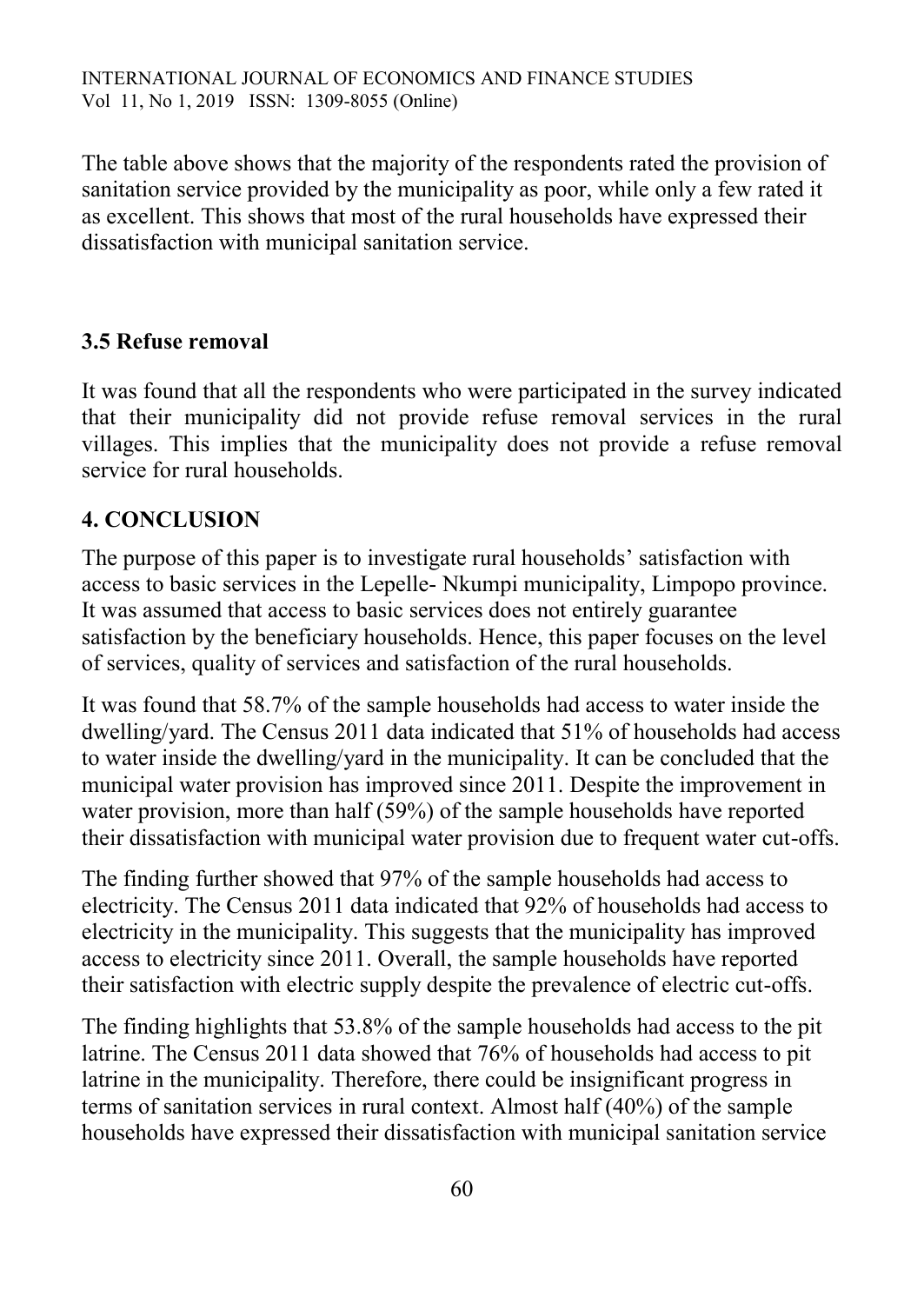to the rural households. The finding further revealed that all sample households had no access to refuse removal by the municipality. It can be concluded that refuse removal service in rural areas is rarely provided by the municipality as compared to townships.

It is recommended that the municipality should accelerate water provisions inside the dwelling/yard and there should be a mechanism to respond immediately to water faults as well as a need for regular monitoring and maintenance. The participants suggested that the municipality should apply the electrical subsidy to indigent households, impose heavy fines on illegal connections and electrify new settlements. Regarding sanitation service, the municipality should provide sanitation by using quality material for building toilets and put in place a mechanism for regular monitoring and upgrading of dilapidated toilets. The municipality should provide plastic bags and big steel waste bins and hire people for weekly refuse collection in rural context. Finally, the municipality should focus on improving its existing capacity to plan, implement and efficiently use available resources to reduce service backlog in terms of water, sanitation and refuse removal services in rural areas of the municipality.

### **REFERENCES**

Aggarwal, Y.P. (2008). *Statistics of Education*. (2<sup>nd</sup> Ed.). Delhi: Sterling.

Alexander, P. (2010). Rebellion of the poor: South Africa's service delivery protests–a preliminary analysis. *Review of African Political Economy*, 37(123), 25-40.

Beyers, L. J. E. (2015). Service delivery challenges within municipalities in the Capricorn District of Limpopo Province. *Journal of Human Ecology,* 50 (2), 121- 127.

Bird, D.K. (2009). The use of questionnaires for acquiring information on public perception of natural hazards and risk mitigation – a review of current knowledge and practice. *Natural Hazards and Earth System Sciences,* 9, 1307-1325.

Dikotla, M.A., Mahlatji, M.R. & Makgahlela, L.A. (2014). Knowledge management for the improvement of service delivery in South Africa's municipalities. *Journal of Public Administration*, 49(3), 847-859.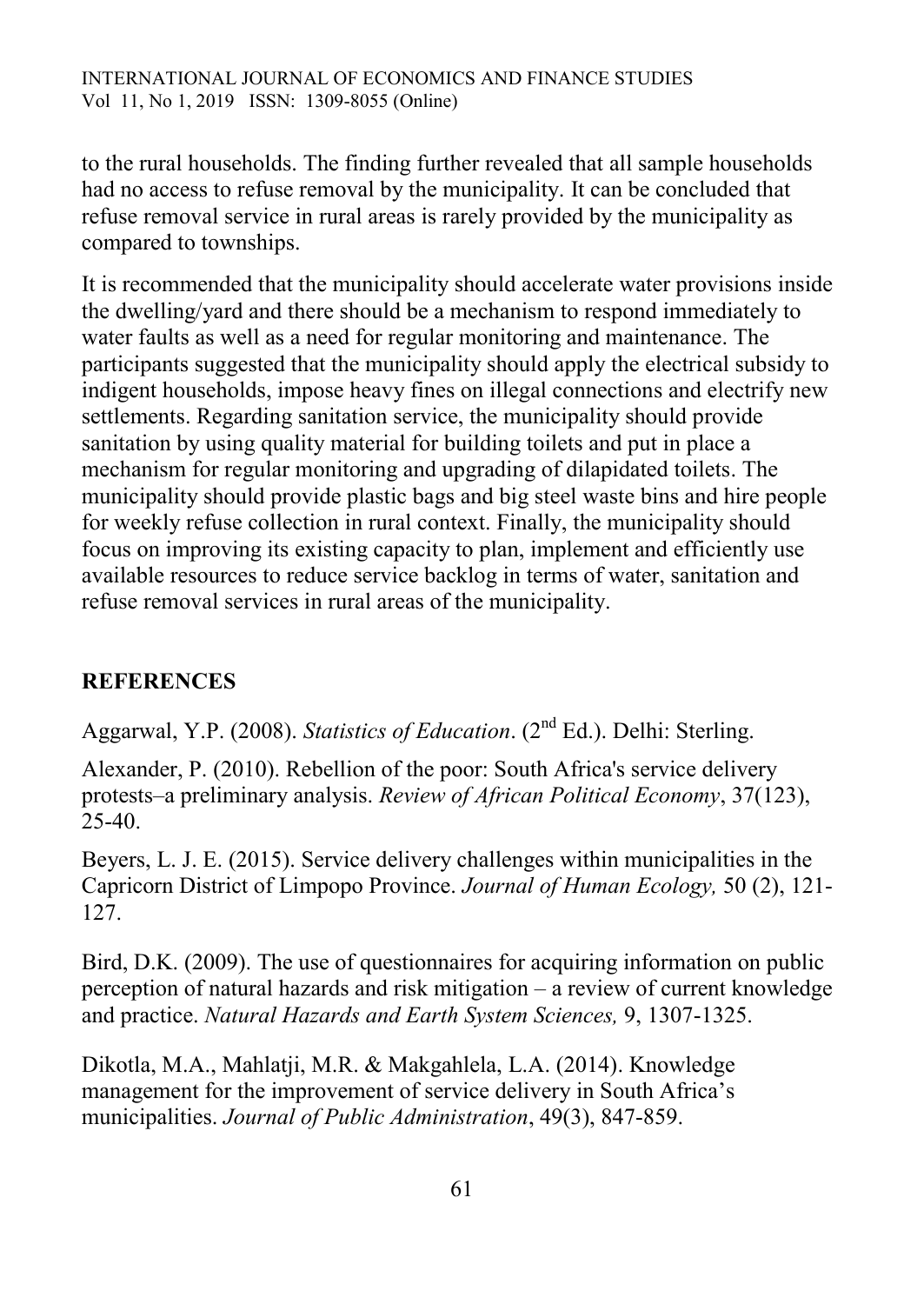INTERNATIONAL JOURNAL OF ECONOMICS AND FINANCE STUDIES Vol 11, No 1, 2019 ISSN: 1309-8055 (Online)

Draai, E. & Raga, K. (2011). Client satisfaction and trust in the South African Public Service. *Africa Insight*, 41(2), 84-97.

Gordhan, P. (2012). Keynote address on Annual Conference of the Institute of Municipal Finance Officers 8<sup>th</sup> October 2012, Boksburg Gauteng. Ministry of Finance.

Joseph, C. (2002). Improving service delivery. *Occasional paper No 8*. Johannesburg: Friedrich Ebert Stiftung.

Kimenyi, M.S. (2013), Accountability and service delivery in Africa. *Journal of African Development*, 15(1), 11-17.

Lepelle-Nkumpi Local Municipality Integrated development plan (IDP). 2017/2018. Lepelle-Nkumpi Municipality. http:/www.Lepelle-Nkumpi.gov.za Accessed on  $23^{\text{rd}}$  August 2016.

Madzhivandila, T. S. & Asha, A. A. (2012), Integrated development planning process and service delivery challenges for South Africa's local municipalities. *Journal of Public Administration: Special Issue,* 1(47), 369-378.

Managa, A. (2012). Unfulfilled promises and their consequences: A reflection on local government performance and the critical issue of poor service delivery in South Africa. *Africa Institute of South Africa Policy Brief, 76* (May 2012).

Mathebula N. (2014). Service delivery in local government through socioeconomic programmes: successes and failures of the Comprehensive Rural Development Programme (CRDP). *Mediterranean Journal of Social Sciences,*  5(20), 132-140.

Mpofu, M. & Hlatywayo, C.K. (2015). Training and development as a tool for improving basic service delivery: The case of a selected municipality. *Journal of Economics, Finance and Administrative Science*, 20,133-136.

Ndebele, C. & Lavhelani, P. N. (2017). Local government and quality service delivery: an evaluation of municipal service delivery in a local municipality in Limpopo Province. *Journal of Public Administration*, 52(2), 340-356.